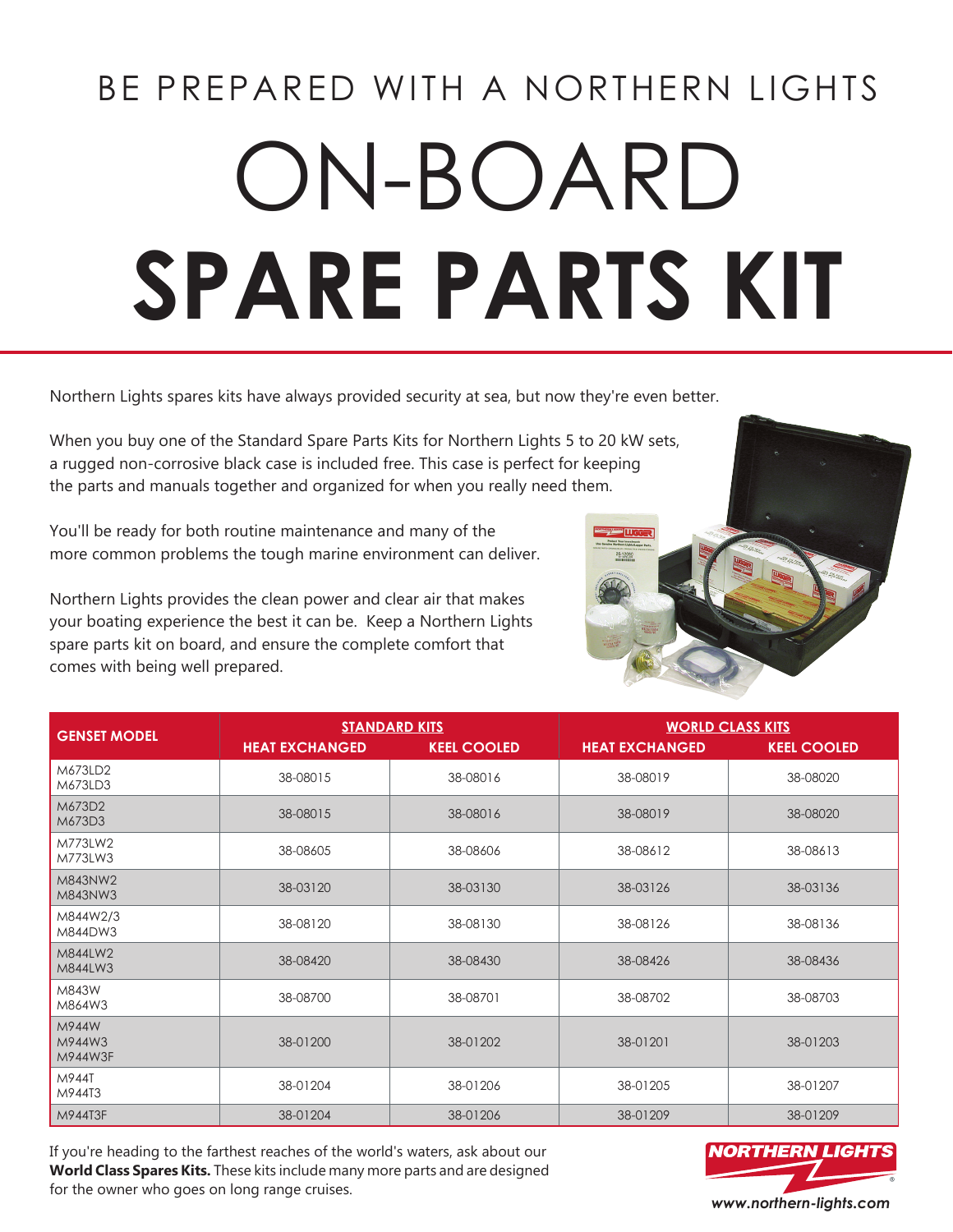

## **ON-BOARD SPARE PARTS KITS**

FOR MARINE GENERATOR SETS

## **STANDARD SPARE PARTS KITS**

**M673LD2, M673LD3, M673L2, M673L3**

#### Heat Exchanged Kit #38-08015

| <b>PART NO.</b> | <b>DESCRIPTION</b>       | UIY           |
|-----------------|--------------------------|---------------|
| 24-08001        | Oil Filter               | 4             |
| 24-52020        | Fuel Filter              | $\mathcal{P}$ |
| 40-02002        | Drive Belt               | 1             |
| 24-28003        | Air Filter Flement       | 1             |
| 145206320       | Thermostat               | 1             |
| 111996470       | Gasket, Rocker Arm Cover | $\mathcal{P}$ |
| 25-12031        | Water pump Cover O-Ring  | $\mathcal{P}$ |
| 135996731       | Exhaust Manifold Gasket  | 1             |
| 25-12009        | Impeller Kit w/Gasket    | ς             |

## **M773LW2 & M773LW3**

Heat Exchanged Kit #38-08605

| <b>PART NO.</b> | <b>DESCRIPTION</b>           | UIY           |
|-----------------|------------------------------|---------------|
| 24-02002        | Oil Filter                   | 4             |
| 24-52020        | Fuel Filter                  | $\mathcal{P}$ |
| 40-08601        | Drive Belt                   | 1             |
| 24-28602        | Air Filter Element           | 1             |
| 145206022       | Thermostat                   | 1             |
| 111996420       | Gasket Rocker Arm Cover      | 2             |
| 11-18602        | Gasket Thermostat Cover      | 2             |
| 25-12060        | Impeller Kit w/ Gasket       | 1             |
| 25-12067        | O-Ring, Raw Water Pump Cover | 2             |

#### **M843NW2 & M843NW3**

#### Heat Exchanged Kit #38-03120

| <b>PART NO.</b> | <b>DESCRIPTION</b>               | UIY           |
|-----------------|----------------------------------|---------------|
| 24-02002        | Oil Filter                       | 4             |
| 24-52020        | Fuel Filter                      | 2             |
| 40-02003        | Drive Belt                       | 1             |
| 24-22009        | Air Filter Flement               | 1             |
| 145206022       | Thermostat                       | 1             |
| 111996410       | Gasket Rocker Arm Cover          | 1             |
| 11-13101        | Gasket, Thermostat Cover         | 1             |
| 25-12060        | Impeller Kit w/ Gasket & O-Rings | 2             |
| 25-12067        | O-Ring, Raw Water Pump Cover     | $\mathcal{P}$ |

# **WORLD CLASS SPARE PARTS KITS**

#### **M673LD2, M673LD3, M673L2, M673L3**

#### Heat Exchanged Kit #38-08019

| <b>PART NO.</b> | <b>DESCRIPTION</b>           | QTY            |
|-----------------|------------------------------|----------------|
| 24-08001        | Oil Filter                   | 4              |
| 24-52020        | <b>Fuel Filter</b>           | $\overline{c}$ |
| 40-02002        | Drive Belt                   | 1              |
| 24-28003        | Air Filter Element           | 1              |
| 145206320       | Thermostat                   | 1              |
| 111996470       | Gasket Rocker Arm Cover      | $\mathcal{P}$  |
| 25-12031        | O-Ring, Raw Water Pump Cover | 2              |
| 135996731       | Exhaust Manifold Gasket      | 1              |
| 25-12009        | Impeller Kit w/ Gasket       | $\mathcal{P}$  |
| 131406480       | <b>Injector Assembly</b>     | 3              |
| 185366220       | Glow Plug 12V                | 3              |
| 195907370       | Gasket Set                   | 1              |
| 130506140       | Fuel Lift Pump               | 1              |
| 130996130       | Fuel Lift Pump Mtg. Gasket   | 1              |
| 25-12007        | Raw Water Pump               | 1              |
| 052400400       | O-Ring                       | 1              |
| 22-68304        | Brush & Holder Assembly      | 1              |
| 22-42047        | Relay, SPDT 12V 50A          | 1              |
| W673-2          | Workshop Manual              | 1              |

#### **M773LW2 & M773LW3**

Heat Exchanged Kit #38-08612

| <b>PART NO.</b> | <b>DESCRIPTION</b>           | QTY           |
|-----------------|------------------------------|---------------|
| 24-02002        | Oil Filter                   | 4             |
| 24-52020        | <b>Fuel Filter</b>           | $\mathcal{P}$ |
| 40-08601        | Drive Belt                   | 1             |
| 24-28602        | Air Filter Element           | 1             |
| 145206022       | Thermostat                   | 1             |
| 111996420       | Gasket Rocker Arm Cover      | 2             |
| 11-18602        | Gasket, Thermostat Cover     | 2             |
| 25-12060        | Impeller Kit w/ Gasket       | 1             |
| 25-12067        | O-Ring, Raw Water Pump Cover | $\mathcal{P}$ |
| 185366220       | Glow Plug 12V                | 3             |
| 131406470       | Injector                     | 3             |
| 29-08601        | Gasket Kit                   | 1             |
| 130506140       | <b>Fuel Lift Pump</b>        | 1             |
| 130996130       | Fuel Lift Pump Mtg. Gasket   | 1             |
| 25-12057        | Raw Water Pump               | 1             |
| 16-13101        | O-Ring                       | 1             |
| 22-42047        | Relay, SPDT 12V 50A          | 1             |
| W773L-2         | <b>Workshop Manual</b>       | 1             |

#### **M843NW2 & M843NW3**

#### Heat Exchanged Kit #38-03126

| <b>PART NO.</b> | <b>DESCRIPTION</b>               | QTY           |
|-----------------|----------------------------------|---------------|
| 24-02002        | Oil Filter                       | 4             |
| 24-52020        | Fuel Filter                      | $\mathcal{P}$ |
| 40-02003        | Drive Belt                       | 1             |
| 24-22009        | Air Filter Element               | 1             |
| 145206022       | Thermostat                       | 1             |
| 111996410       | Gasket, Rocker Arm Cover         | 2             |
| 11-13101        | Gasket, Thermostat Cover         | 1             |
| 25-12060        | Impeller Kit w/ Gasket & O-Rings | 2             |
| 25-12067        | O-Ring, Raw Water Pump Cover     | 2             |
| 131406360       | Injector                         | 3             |
| 185366060       | Glow Plug                        | 3             |
| 29-03101        | Gasket Set                       | 1             |
| 130506140       | Fuel Lift Pump                   | 1             |
| 130996130       | Fuel Lift Pump Mtg. Gasket       | 1             |
| 25-12057        | Raw Water Pump                   | 1             |
| 16-13101        | O-Ring                           | 1             |
| 22-42047        | Relay, SPDT 12V 50A              | 1             |
| W843-844-2      | <b>Workshop Manual</b>           | 1             |

Kits for Keel Cooled sets do not include raw water pump parts. See Chart on front cover for Keel Cooled kit numbers.

**Protect your equipment. Use only genuine Northern Lights|Lugger filters and replacement parts.**

NOTE: Kits do not include parts for custom or optional equipment.

Spares for custom and optional equipment should be specified and ordered separately.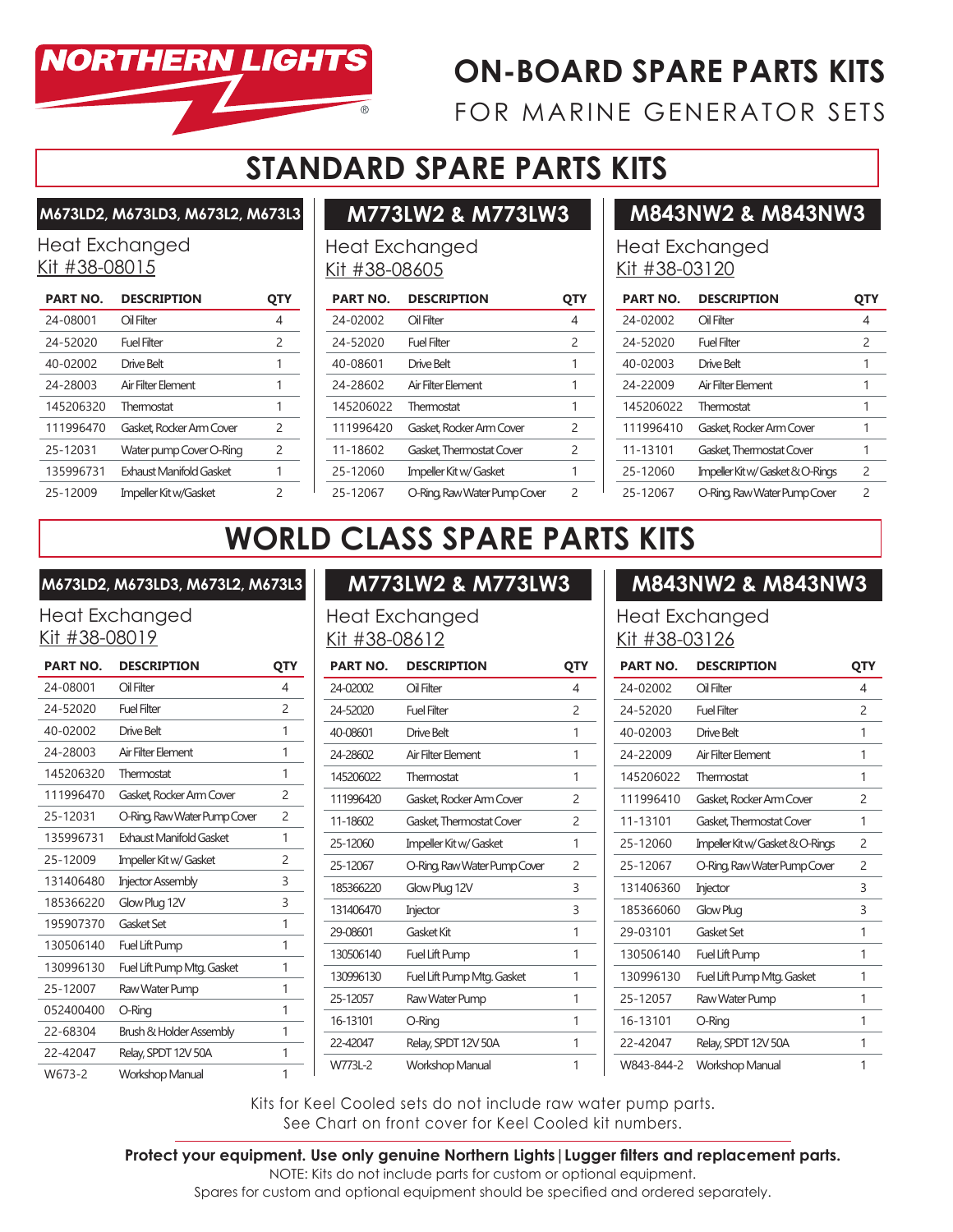

## WWW.NORTHERN-LIGHTS.COM

## **STANDARD SPARE PARTS KITS**

#### **M844W2 & M844DW3**

#### Heat Exchanged Kit #38-08120

| <b>PART NO.</b> | <b>DESCRIPTION</b>               | Q I Y         |
|-----------------|----------------------------------|---------------|
| 24-02002        | Oil Filter                       | 4             |
| 24-52020        | Fuel Filter                      | $\mathcal{P}$ |
| 40-02003        | Drive Belt                       | 1             |
| 24-22009        | Air Filter Flement               | 1             |
| 145206022       | Thermostat                       | 1             |
| 111996410       | Gasket Rocker Arm Cover          | $\mathcal{P}$ |
| 11-13101        | Gasket Thermostat Cover          | 1             |
| 25-12060        | Impeller Kit w/ Gasket & O-Rings | $\mathcal{P}$ |
| 25-12067        | O-Ring, Raw Water Pump Cover     | $\mathcal{P}$ |

## **M844LW2 & M844LW3**

#### Heat Exchanged Kit #38-08420

| <b>PART NO.</b> | <b>DESCRIPTION</b>               |               |
|-----------------|----------------------------------|---------------|
| 24-02002        | Oil Filter                       | 4             |
| 24-52020        | Fuel Filter                      | 2             |
| 40-02003        | Drive Belt                       | 1             |
| 24-22009        | Air Filter Flement               | 1             |
| 145206022       | Thermostat                       | 1             |
| 111996401       | Gasket, Rocker Arm Cover         | 2             |
| 11-13101        | Gasket Thermostat Cover          | 1             |
| 25-12060        | Impeller Kit w/ Gasket & O-Rings | $\mathcal{P}$ |
| 25-12067        | O-Ring, Raw Water Pump Cover     | ς             |

#### **M864W & M864W3**

#### Heat Exchanged Kit # 38-08700

| <b>PART NO.</b> | <b>DESCRIPTION</b>          |               |
|-----------------|-----------------------------|---------------|
| 24-02002        | Oil Filter                  | 4             |
| 24-52020        | Fuel Filter                 | $\mathcal{P}$ |
| 40-08704        | Drive Belt                  | 1             |
| 24-28701        | Air Filter Flement          | 1             |
| 35-11000        | Thermostat                  | 1             |
| 11-10015        | <b>Thermostat Seal Ring</b> | 1             |
| 11213-UC010     | Gasket, Rocker Arm Cover    | 1             |
| 25-12060        | Impeller                    | $\mathcal{P}$ |
| 25-12067        | O-Ring, Water Pump Cover    | $\mathcal{P}$ |
| 21-10010        | <b>Zinc Anode</b>           |               |

# **WORLD CLASS SPARE PARTS KITS**

#### **M844W2 & M844DW3**

#### Heat Exchanged Kit #38-03126

| <b>PART NO.</b> | <b>DESCRIPTION</b>               | QTY            |
|-----------------|----------------------------------|----------------|
| 24-02002        | Oil Filter                       | 4              |
| 24-52020        | Fuel Filter                      | $\mathcal{P}$  |
| 40-02003        | Drive Belt                       | 1              |
| 24-22009        | Air Filter Flement               | 1              |
| 145206022       | Thermostat                       | 1              |
| 111996401       | Gasket Rocker Arm Cover          | $\mathcal{P}$  |
| 11-13101        | Gasket Thermostat Cover          | 1              |
| 25-12060        | Impeller Kit w/ Gasket & O-Rings | $\overline{c}$ |
| 25-12067        | O-Ring, Raw Water Pump Cover     | $\overline{c}$ |
| 131406360       | Injector                         | 4              |
| 185366060       | Glow Plug 12V                    | 4              |
| 29-08101        | Gasket Set                       | 1              |
| 130506140       | Fuel Lift Pump                   | 1              |
| 130996130       | Fuel Lift Pump Mtg. Gasket       | 1              |
| 25-12057        | Raw Water Pump                   | 1              |
| 16-13101        | O-Ring                           | 1              |
| 22-42047        | Relay, SPDT 12V 50A              | 1              |
| W843-844-2      | <b>Workshop Manual</b>           | 1              |

## **M844LW2 & M844LW3**

#### Heat Exchanged Kit #38-08426

| <b>PART NO.</b> | <b>DESCRIPTION</b>               | QTY           |
|-----------------|----------------------------------|---------------|
| 24-02002        | Oil Filter                       | 4             |
| 24-52020        | <b>Fuel Filter</b>               | 2             |
| 40-08401        | Drive Belt                       | 1             |
| 24-22009        | Air Filter Flement               | 1             |
| 145206022       | Thermostat                       | 1             |
| 111996401       | Gasket, Rocker Arm Cover         | 2             |
| 11-13101        | Gasket, Thermostat Cover         | 1             |
| 25-12060        | Impeller Kit w/ Gasket & O-Rings | 2             |
| 25-12067        | O-Ring, Raw Water Pump Cover     | $\mathcal{P}$ |
| 131406360       | Injector                         | 4             |
| 185366060       | Glow Plug 12V                    | 4             |
| 29-08401        | Gasket Set                       | 1             |
| 130506140       | Fuel Lift Pump                   | 1             |
| 130996070       | Fuel Lift Pump Mtg. Gasket       | 1             |
| 25-12057        | Raw Water Pump                   | 1             |
| 16-13101        | O-Ring                           | 1             |
| 22-42047        | Relay, SPDT 12V 50A              | 1             |
| W843-844-2      | <b>Workshop Manual</b>           | 1             |

#### **M864W & M864W3**

#### Heat Exchanged Kit #38-08702

| <b>PART NO.</b> | <b>DESCRIPTION</b>           | QTY           |
|-----------------|------------------------------|---------------|
| 24-02002        | Oil Filter                   | 4             |
| 24-52020        | Fuel Filter                  | $\mathcal{P}$ |
| 40-08704        | Drive Belt                   | 1             |
| 24-28701        | Air Filter Flement           | 1             |
| 35-11000        | Thermostat                   | 1             |
| 11-10015        | <b>Thermostat Seal Ring</b>  | 1             |
| 11213-UC010     | Gasket Rocker Arm Cover      | 1             |
| 25-12060        | Impeller                     | 2             |
| 25-12067        | O-Ring, Raw Water Pump Cover | 2             |
| 236007820071    | <b>Fuel Injector</b>         | 4             |
| 198507820071    | Glow Plug                    | 4             |
| 25-15405        | Raw water pump               | 1             |
| 16-15401        | O-Ring                       | 1             |
| 22-42047        | Relay SPDT 12VDC 50A         | 1             |
| 29-08700        | M864 Gasket Kit              | 1             |
| W864            | Workshop Manual              | 1             |
| 21-12010        | Zinc Anode                   | 1             |

Kits for Keel Cooled sets do not include raw water pump parts. See Chart on front cover for Keel Cooled kit numbers.

#### **Protect your equipment. Use only genuine Northern Lights|Lugger filters and replacement parts.**

NOTE: Kits do not include parts for custom or optional equipment.

Spares for custom and optional equipment should be specified and ordered separately.